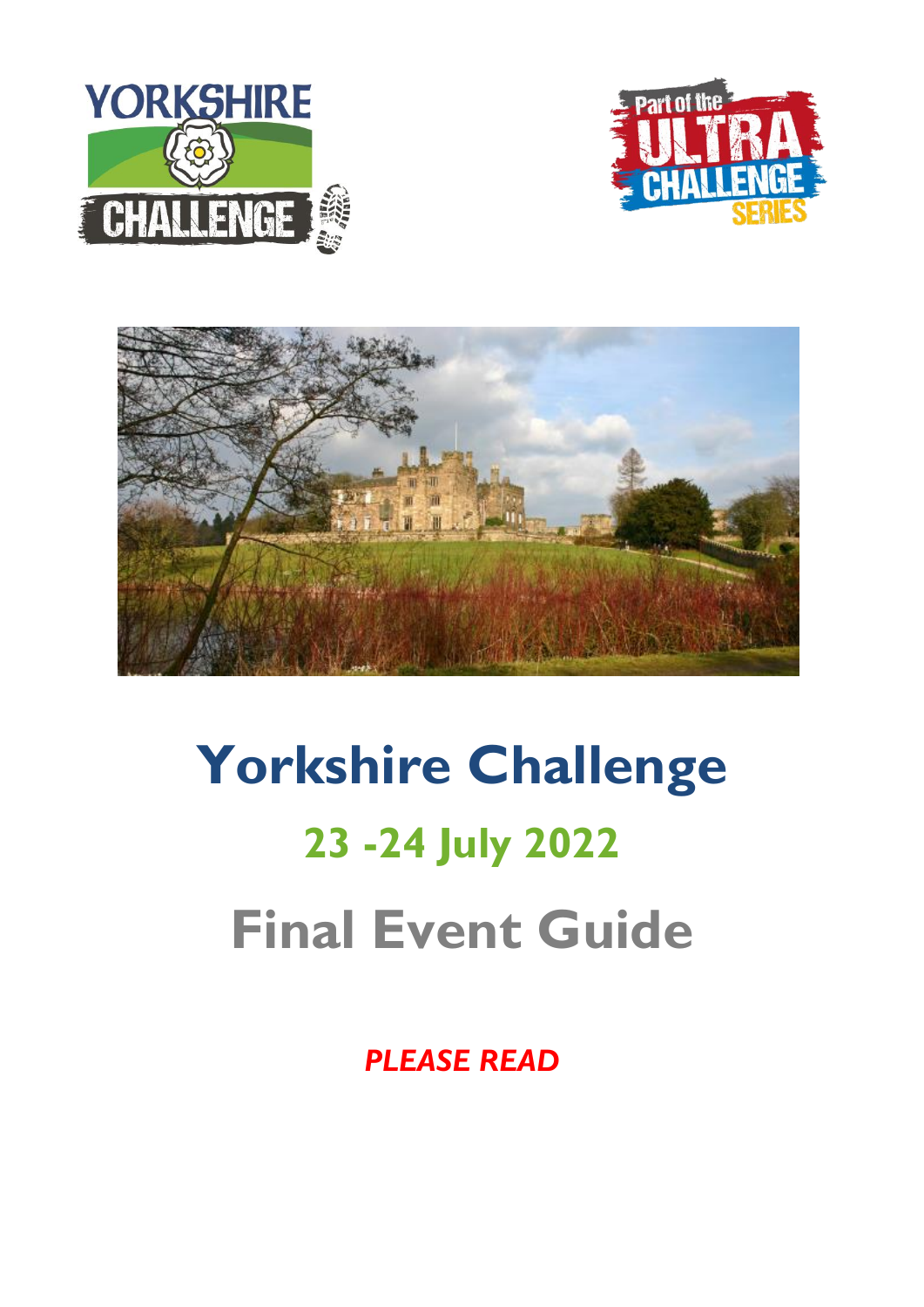

**The 2022 Yorkshire Challenge is approaching quickly, and with about 1,200 people taking part – it should be a great event! This 'Final Event Guide' will help with your final planning, and please read this alongside other material set out in the in the 'App' or in the Participant Area of the Ultra Challenge website.**

# **CHALLENGE APP**

The new '**Event App'** is now available – and gives you access to all the key info & updates. Firstly – if you have not yet downloaded it – go to the **Apple / Google Store**, search for '**Action Challenge'** and download that base App. Follow the instructions, then, on the front screen (or go to **'Load New**' in the burger menu if you already have the base App installed) – enter **Reference Code YC2022** – which downloads the Yorkshire Challenge info.

This App gets all the updates before the Challenge - so make sure you have it on your phone!

## **In the APP you will find:**

- Copy of this Final Event Guide
- **•** Latest News
- Briefing video from the 'Event Director'
- Start Time list (so you can check you're on it!)
- How to 'manage your place' (cancellations / deferrals / changes)
- Optional Extra booking (camping / parking / shuttle bus transfers)
- Route Maps
- Link to the event timing & tracking system
- Start / finish & Rest Stop venues info + supporter access
- Travel advice (inc. how to get a ferry discount)
- Details of the Challenge food / menu
- Kit Lists
- Social Media links
- $\bullet$  + Much More.....

# **You can also view the App on a Computer** *(desktop / laptop)***:**

- Go to: **[www.web.vamoos.com/login](http://www.web.vamoos.com/login)**
- Enter User ID as: **ACT**
- Enter **YC2022** Passcode (*same as mobile App above*)

The **Participant Area** on the Ultra Challenge website also holds some of the key info:

# **[CLICK HERE FOR Participant Area >>>](https://www.ultrachallenge.com/participant-area/yorkshire-challenge-participant-area/)**



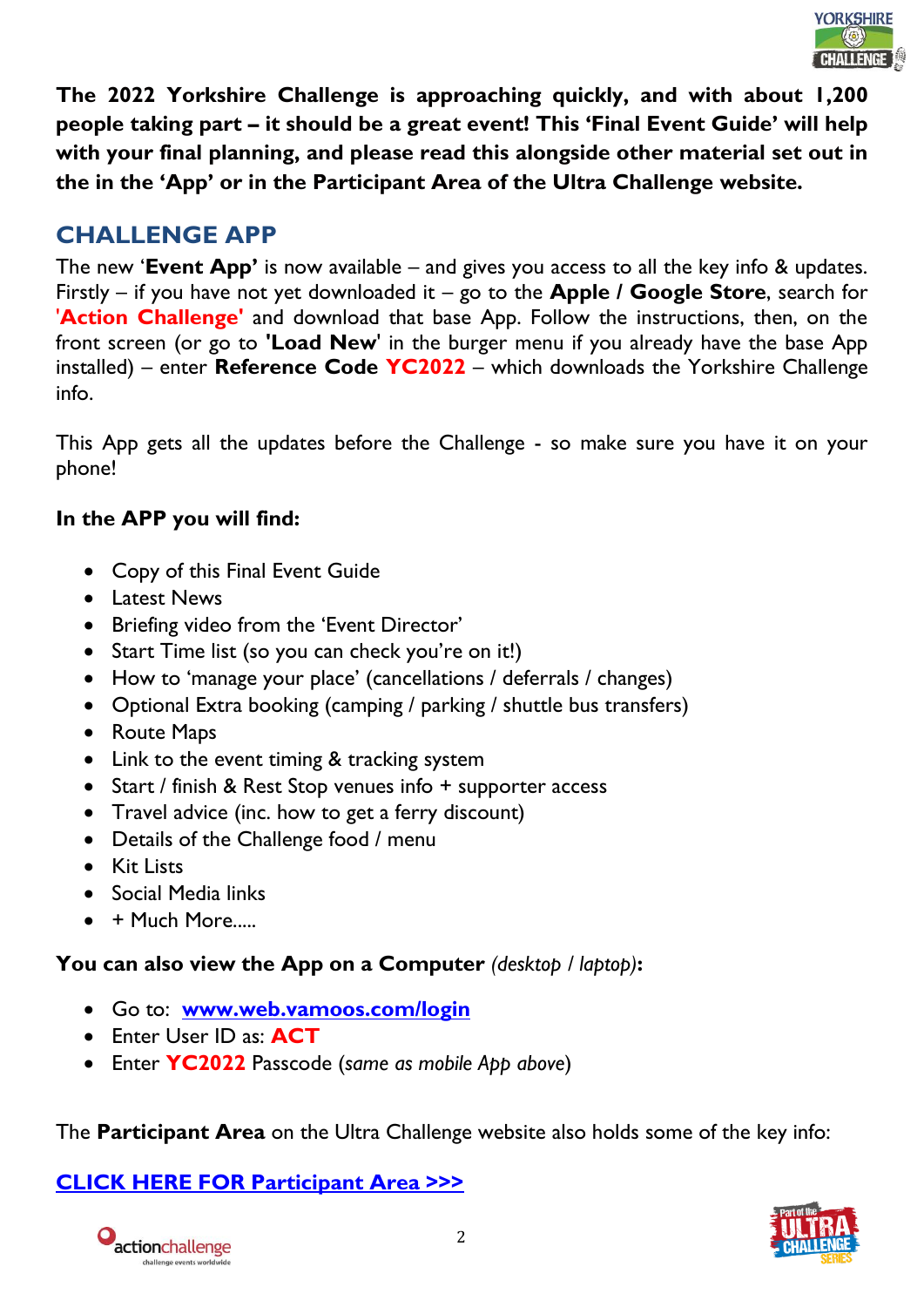

# **KEY PRE-EVENT INFO....**

#### **Start Times**

For anyone registered **before 21 June 2022**, you should have received your allocated start time sent via **EMAIL** on Tuesday 21 June 2022.

We've allocated a start time as close as possible to the slot selected when registering – and at most (in a few instances only) there may be a half hour difference from that original choice.

If you signed-up as a Team - members will be allocated the same start as the Team Captain. If you've **NOT** received your start time Email by **6.00pm Wednesday 22 June** check your 'junk' inbox first - and then check that your name is on the Start Time List (which is in the App). If it is, your Start Time is detailed there, and there's no reason to worry or contact us – as that time will be confirmed on your **E Ticket**.

If your name is **not** on the Start Time List – **OR** in legitimate **exceptional circumstances** you'd like to request a '**Start Time Amendment'** - **OR** there seems to be a problem with some of your Team's start times - then please complete the **online form** below by **5.00pm Monday 4 July** at the **latest**.

Anyone that has registered on **21 June or after**, your start time will be confirmed on your event '**E-Ticket'** (which will be sent to **ALL** participants on **13 July**).

*'Start Windows' for the various Challenge options are below, with half hour allocated slots within these windows. NO requests can be made for a start time outside of the appropriate 'window'.*

**Saturday 23 July** *(from Nidderdale Showground - Pateley Bridge basecamp)*

- **Full Challenge & Day 1 Full 2 Day – 7.30 – 9.00am**
- **1 st Half Challenge – 7.30 – 9.00am**
- **1 st Quarter Challenge – 8.30- 9.30am**
- **10K Challenge – 11.00am**

**Sunday 10 July** (*from Nidderdale Showground - Pateley Bridge basecamp)*

**Day 2 Full 2 Day & 2nd Half – 6.00 – 6.30am**

# **[CLICK HERE FOR START TIME REQUEST FORM](https://airtable.com/shrAN8AMedL8T5pEF) >>**

## **E-Tickets & Bib Number**

Your E-Ticket will be **EMAILED** on **Wed 13th July 2022 –** and you must bring it for registration on to the event. Ideally store it on a mobile device to save paper!



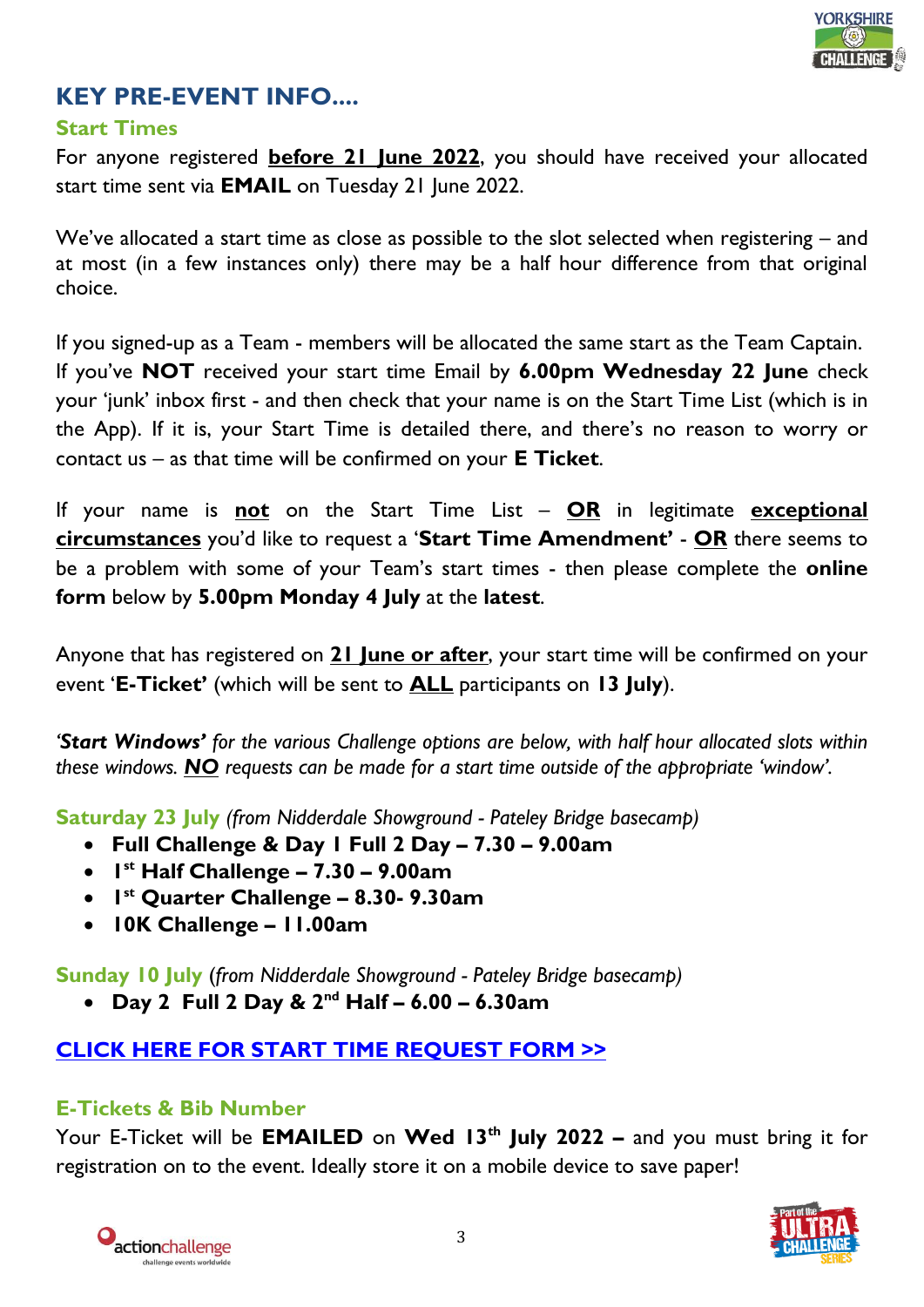

If you've **NOT** received an E-Ticket by **Monday 18th July** (check junk mail first) – there will be a 'Starting List' published within the App & Participant Area of the Ultra Challenge website - where you can check your bib number, start time and request an E-Ticket resend. We ask that you **do not** email or phone to request an E-Ticket.

# **OPTIONAL EXTRAS**

**Must be booked in advance - Bookings will close on Friday 15th July – but book now, as some services have a maximum capacity!**

**Remember – the overall 100km route is a figure of 8 – so the 'basecamp' at Nidderdale Showground (Pateley Bridge) in the middle acts as the 0km (start), 50km (halfway stop + finish), & 100km (finish).**

## **Optional Extras:**

- **Camping -** (Nidderdale Showground Friday night &/or Saturday night
- **Parking**  Nidderdale Showground & Ripley Castle (27km)
- **Bus Transfer -** pre challenge from Harrogate Station to Nidderdale Showground
- **Bus Transfers -** post challenge back to start (if on the 1st Quarter to get your car) or to Harrogate Station from the Nidderdale Showground.
- *NEW* **Geo Tracker Hire** so family & friends can track your progress in real time!



# **Optional Extras are detailed in full via our Website & App - with online booking:**

# **[CLICK HERE to book your Optional Extras >>](https://www.ultrachallenge.com/yorkshire-challenge/bookable-extras/)**

**Please Note -** Tickets for **camping & parking** will be **e-mailed** the week prior to the event (coach transfers will be based on lists that we will have on the day)

# **Baggage Services (no need to book online – 'pay on the day')**

Note – Nidderdale is the start (for all), the finish (for most), and also the half way (for many) – so if you are parking your car at Nidderdale – you will not really need our optional baggage services.



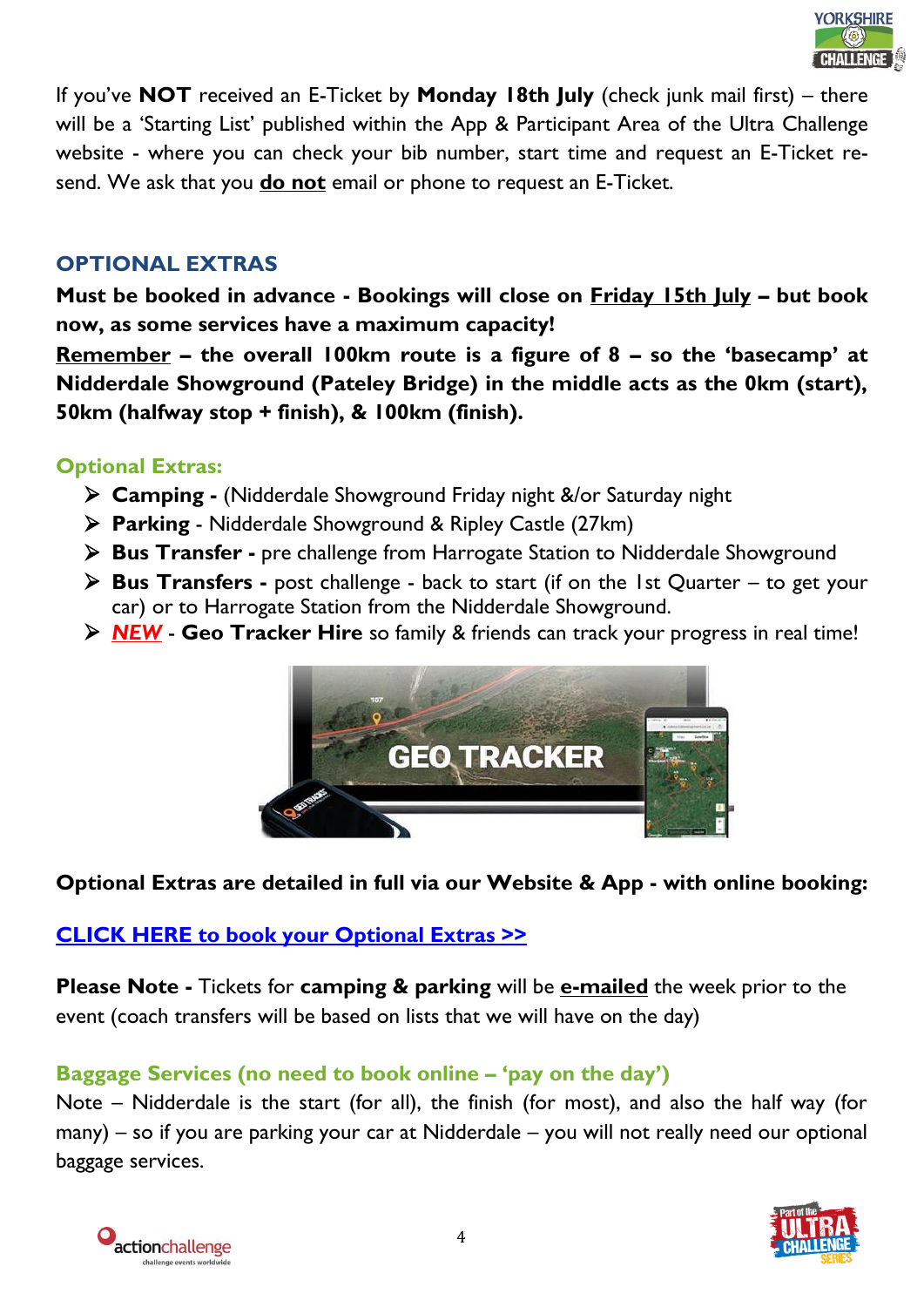

This optional service is paid by **card / cash on-the-day** *(at the baggage drop tent).*

- Store a bag at the 'basecamp' start **£5** *(you can also access it at 'half way' if on full 100km)*
- 1 st Quarter Challengers **£5** *(to transfer to your finish)*
- 100km runners *(officially registered)* Free storage at 'basecamp' for quick access at your 50km 'half way' point (max size 10kg / 25L – this will be checked!).
- 10K Participants Free storage for small bag at Nidderdale Showground start.

**Walkers & Joggers -** bring a day bag (small rucksack) of 30-35L max - which you will be expected to carry with you – to hold your essential 'on event' kit.

**Runners:** Carry a small backpack if you wish, or as above; registered runners (and you must be an 'actual' runner in running kit) receive a FREE storage / transfer for a small bag.

#### **MERCHANDISE**

There's still time to purchase your 2022 Yorkshire Challenge tech T-shirt for just £20! Also, check out our range of Ultra Challenge merchandise including leggings, hoodies & hats. We can't guarantee availability on the day, so order NOW to avoid disappointment!

## **[CLICK HERE TO VISIT OUR ONLINE SHOP](https://action-challenge-store.myshopify.com/?_ga=2.174027488.251636658.1556526362-347708532.1543833565) >>**

#### **If you have booked Camping at Nidderdale**

If you are arriving on Friday evening at Nidderdale (strictly NOT before 3pm and no later than 10pm please) there are 'zones' for the 'pre pitched' option / pitch only option / and campervans, which will be arranged as best possible to ensure 'late comers' don't disturb the sleepers! Remember – there's optional **Friday evening dinner** but MUST be booked in advance – and parking if you're leaving your car at 'basecamp' (see 'Optional Extras')

If arriving at the campsite on Saturday 23 July, head to the 'Info Point'.

## **REGISTRATION & THE START**

**Note** – Please see the App for full details of venue locations & maps, and **parking** at all the key start venues must be **booked in advance** (ie weekend, single day, supports).

**ALL** registration takes place at the main 'basecamp' - **Nidderdale Showground, Pateley Bridge, Harrogate HG3 5BD**

## **Early Registration at Nidderdale Showground - Friday 22rd July**

- For those staying locally (and camping with us) - we will open **'Early Registration'** for ALL starters from 4.00 - 8.00pm on Friday



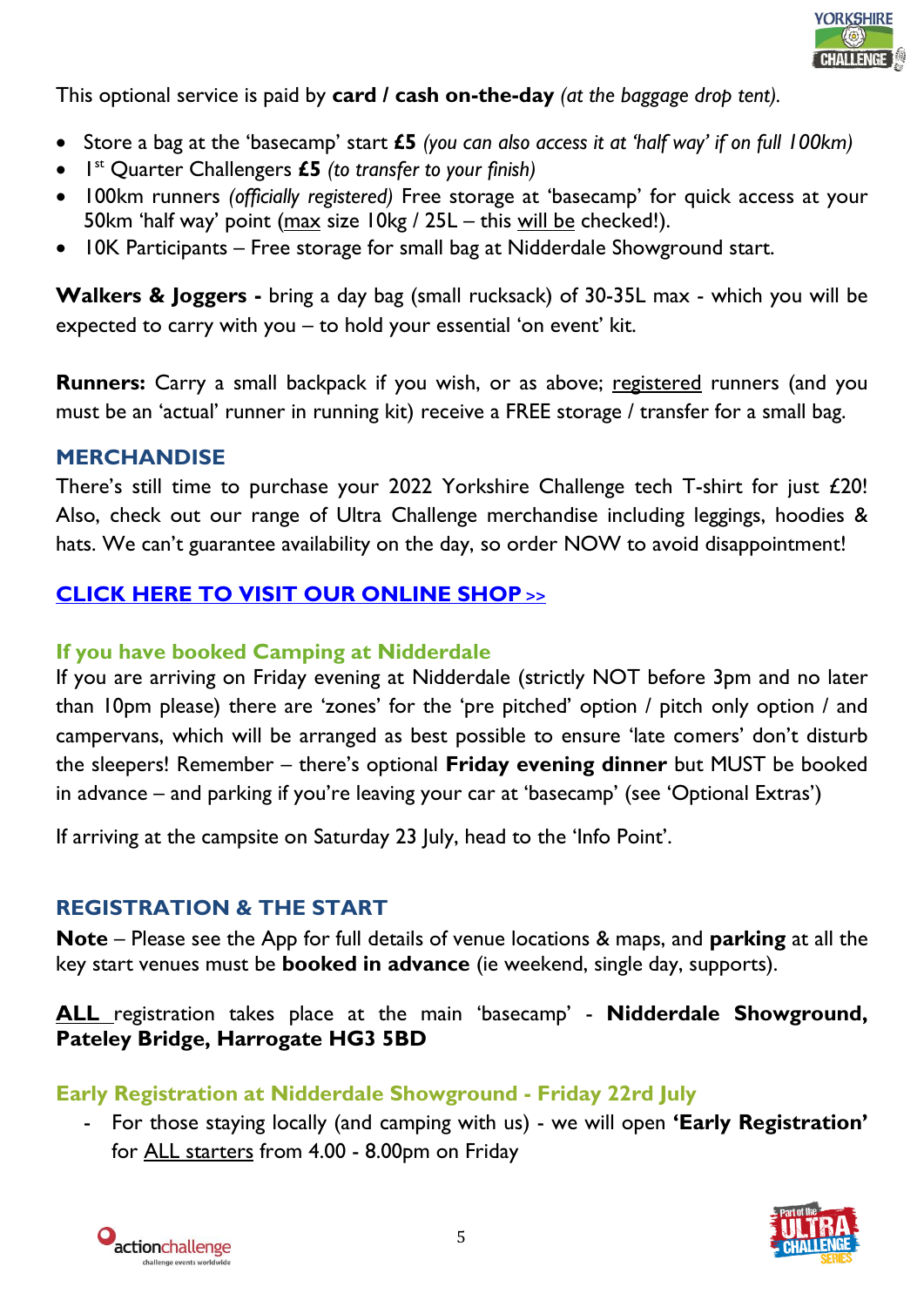

#### **Registration & The Start – Saturday 23rd July - at Nidderdale Showground**

#### **Full Continuous, Full 2 Day, 1st Half & 1st Quarter**

- 6.00am – 9.30am

#### **10K Loop**

- 10.00am (for 11.00am start)

## **Registration & The Start – Sunday 24th July - at Nidderdale Showground**

## **2nd Half Challenge & 2nd Day of '2 Day Full Challenge'**

- 5.00 – 6.00am (for a 6.30am start)

## **At Registration**

- Try and arrive I hour prior to your start time
- You **MUST** present your **E-TICKET**
- Collect your **EVENT PACK** (Event & timing pass, lanyard, bib, route card)
- You'll also get a souvenir **Yorkshire neck buff**
- Detail critical **medical details** on the reverse of bib (*ie serious conditions / allergies)*
- E-Tickets are **NOT** transferable we may ask for ID
- Please come with **2 litres of water** (bottles / camel back) if on Full / Half Challenge, and with 1 litre on lesser distances.

You'll be called into the '**Start Pen'** 15 mins **before** your official start time for a safety briefing & warm up – and then you'll then set off a 'wave' of about 200 or so challengers.

**Note** - if you arrive more than 1 hour before your start time you'll have to wait outside the marquee basecamp area / or in your car – so  $1$  hour prior is perfect! If you registered on the Friday you can arrive 30 minutes before your start time if that suits you better.

# **THE ROUTE**

Will be marked with pink arrows, ribbons, flags & signs. Equally important - you'll have access to a **Google route map via the Challenge APP** (and a QR code on the Route Card). A mobile phone is therefore **essential** – and ideally with a back-up battery pack – which are readily available these days!). With the right phone settings - your 'blue dot' location shows up relative to the route – so you'll always be able to figure where you are!

## **Google Map**

This will be finalised & enhanced with useful information prior to the Challenge.

## **GPX file**

You will be able to download the final GPX file of the route to upload into GPS type devices (Garmins etc). This will be available from Monday 18 July via the App & website.

# **[CLICK HERE TO VIEW OUR 'ROUTE MAP' OPTIONS >>](https://www.google.com/maps/d/edit?mid=1ffH9z7qyiIfyK7iIXLvpJfkqgH1xCvjh&ll=54.137902054215864%2C-1.9422632231150172&z=11)**



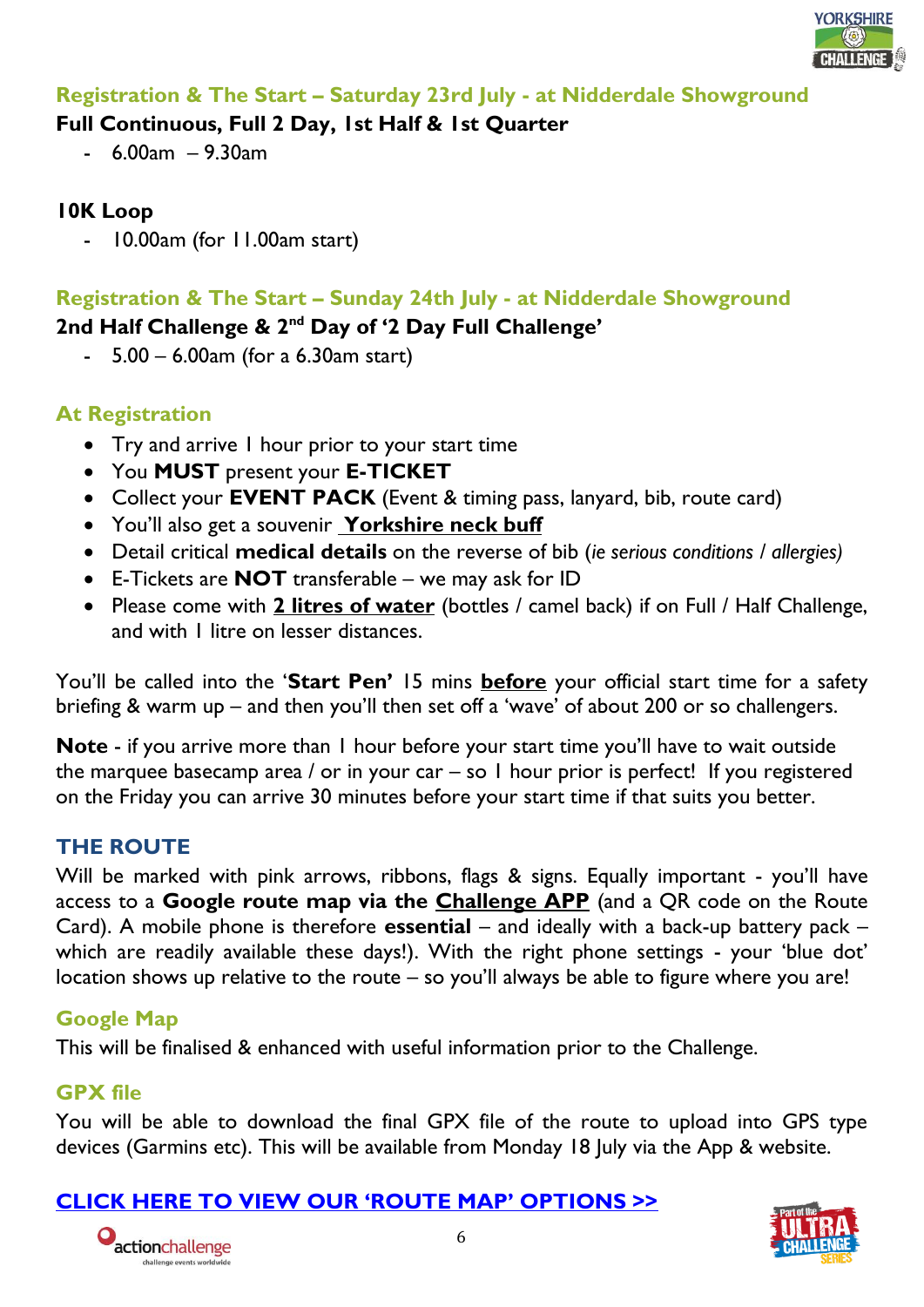

*NOTE***:** The Route(s) is **subject to change** in the lead up to the event – and potentially close to the start date - so please always follow **the signage on the day**. We've plotted the route in various devices to get the 'best' plot; please be aware that some GPS devices overstate distance on relatively slow, long, walking / hiking type activities – and it's best to turn off the device when you are stationary for prolonged periods (ie – at Rest Stops)

#### **Hazards on Route**

Hazards exist in many guises – on footpaths, pavements, and on roads! Look out for: Traffic (cross roads in the correct places); slippery surfaces on footpaths (it may be wet); styles (can be tricky); steep slopes; other pedestrians / dogs – and clearly darkness / night time brings additional challenges – so you **must bring a head torch!** Be careful and always err on the cautious side and look, listen & think ahead, as for most, this event is NOT a race!

#### **Timing & Tracking**

You'll be issued with a timing pass & lanyard to be worn around your neck during the event. This will be scanned at the start / finish and at rest stops. You must go through all check points for your tracking profile to be updated. Friends & family will be able to view your progress through rest stops – and this link will be available via the **App** and the **website** on Thursday 21 July.

#### **'What's App' & 'What 3 Words'**

The route is relatively remote in places & post codes often 'don't work', so having access to (and knowing how to use) 'What's App' location functionality & 'What 3 Words' (a wellknown location type app) are both very useful in case you need to give your specific location to a supporter (i.e. to meet or pick you up) - or to our Control Room. Please check these out if you are not familiar with them – and download these clever apps!

#### **Food & Drink at Nidderdale basecamp & Rest Stops**

All dietary requirements are catered for (please ask if it's not apparent!)

- **Start** (Nidderdale basecamp) **:** Hot drinks, biscuits, bananas (Plus breakfast vendor)
- ~27km Stop (Ripley Castle) Full / I<sup>st</sup> half Challengers, picnic lunch
- **~27km Stop (Ripley Castle) -** 1st Quarter finishers, BBQ
- ~50km 'Half Way' + Finish of I<sup>st</sup> Half hot meals choice (pasta/ curry etc)
- **~75km Stop – (Kirkby Malzeard)** (selection of hot wraps + breakfast wraps)
- **~75km Stop** *(21km for Day 2 / 2nd Half)* as above / picnic lunch (depending on time)
- **100km Finish (Nidderdale) –** BBQ for finishers (or breakfast depending on time)
- **Other Rest stops**: Dacra bank (13 km) / Bishop Thornton (37km) / Sawley (63km) &



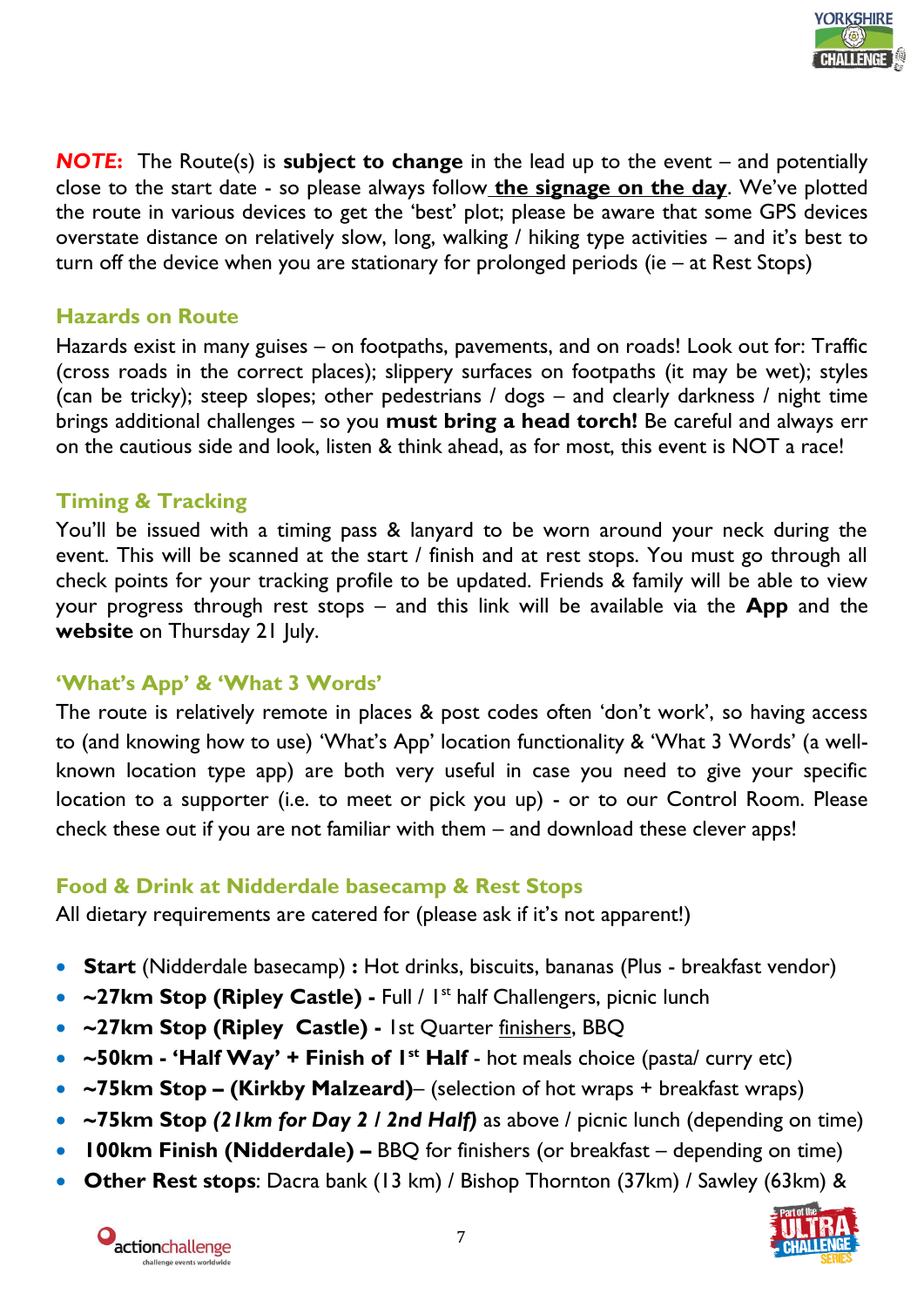

Lofthouse (88km) : Good mix of snacks (inc. bakery / fruit / cut fruit / protein bards/ chocolate / sweets / savoury ) - and hot drinks / water/ squash / energy drink.

If you have a favourite snack which 'hits the spot', perhaps keeps you going when you might not feel like eating other food – then it's not a bad idea to bring some of it with you! Please clear & dispose of all **your rubbish** in the sacks / bins provided at all the venues.

#### **Medical Facilities**

Our team of medics will be at the basecamp & at all the Rest Stops – with mobile resources deployed for any serious incidents. You should bring your own small first aid kit – and always deal with blisters as soon as you feel a 'hot spot' (don't wait till you get to a rest stop!). There's a **massage service** at the main basecamp at the Nidderdale Showground for Full & Half challengers only (10 min slots – booked on arrival at that stop)

#### **FINISH LINE & DEPARTING**

All finishers will get a well-earned medal, glass of fizz (or soft drink) and a meal.

*1st Quarter Challenge finish line –* **Ripley Castle, Ripley, Harrogate HG3 3EA.** BBQ lunch. There are bookable shuttles (book in advance via our Bookable Extras page) to take finishers back to the Nidderdale Showground parking. Supporters collecting you can purchase a parking pass in advance. Supporters will not be allowed in the main marquee area (there will be a separate seating area).

**[Google Map Location for Ripley Castle](https://www.google.com/maps/place/54%C2%B002) >>**

*Full, 1st Half, 10km & 2nd Half finish line –* **Nidderdale Showground, Pateley Bridge, Harrogate HG3 5BD***.* Selection of hot food available (BBQ or breakfast if early) + medical teams. There are shuttles back to the Harrogate train station which MUST be booked in advance via our online booking form. Supporters will be able to park at Nidderdale Showground (to pick you up) and they can purchase a parking ticket in advance for  $£5 -$  but will not be allowed in the main marquee area (there will be a separate area). **[Google Map Location for Nidderdale](https://www.google.com/maps/place/54%C2%B004) >>**

#### *Note* **- Runners / Fast Joggers:**

Runners on the Full ~100km Challenge will finish somewhere between 6:00–11:30pm on Saturday. For those arriving at the finish line when the trains will not be running, you are advised to have a tent booked in the camping area to rest until the first shuttle for the train on Sunday morning. Please bear in mind that as the runners arrive relatively spread out at the finish line, the finish line can be quiet at times (do ask supporters to join you!)



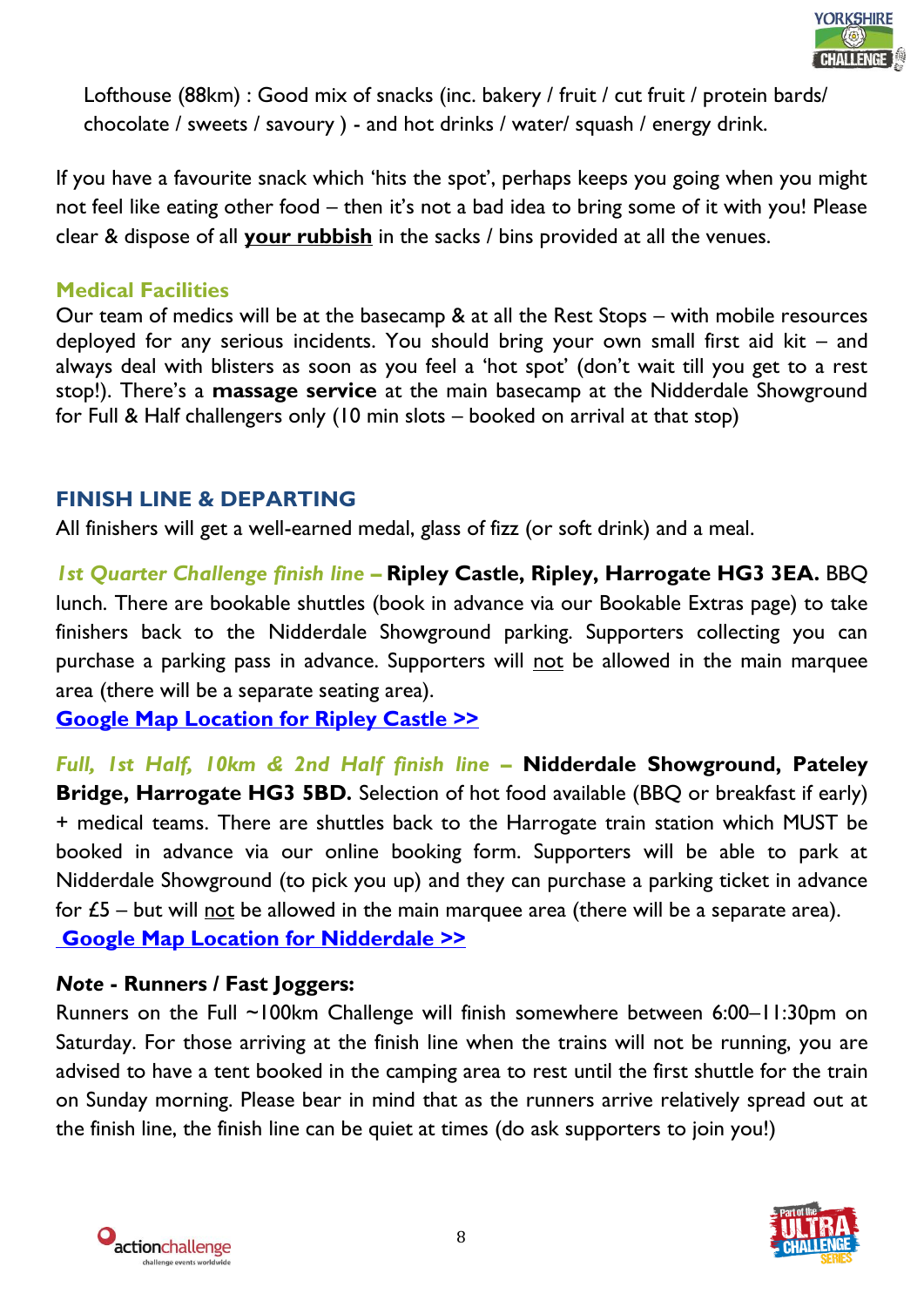

## **DROP OUT PROCEDURES, CUT OFFS, RULES**

During the event there will be a **Control Room** in operation. Please ensure that you save the important phone numbers prior to the Challenge.

**Emergency No.** (If you're injured but non-life threatening): **0203 915 6682 Control Room No.** (For non-emergencies i.e. you are lost): **0207 609 6695 Drop Out SMS / Whats App** (To say you're retiring etc): **07931 466138 Life Threatening Incidents CALL 999** first, **then** the emergency no. above

## **Exiting / Retiring from the Challenge**

If you need to exit / retire from the Challenge, please inform Event Staff or by Text SMS to the number provided on the Route Card – procedure details below. The ideal place to retire is at any Rest Stop – so unless it is an absolute emergency please do your best to carry on to one of these stops.

There will be shuttle buses picking up those who have retired from the event from the 25km Ripley Castle rest stop onwards, to take you to the next major Rest Stop – where (if required) you can book on to one of the Shuttle Transfer Busses to get back to Nidderdale (if needed). However, these buses will be doing round trips stopping at all rest stops on the route, so this may involve a wait during busy times.

## **If dropping out at a Rest Stop / Mid Point**

Go to the **'Information Point'** and hand in your Event Pass. Staff will provide details of shuttle services or other ways to exit. The shuttle service is only available from the 30km point onwards - before that point, retirees will need to make their own travel arrangements, unless in an emergency when we will have vehicles and medics available.

#### **If exiting the event on the course**

If you need to exit / retire from the challenge, please inform event staff OR text the 'Drop Out' number provided on the Event Pass with your **NAME**, **BIB NO. APPROX KM** and **TIME**, along with the words 'DROPPING OUT'. Please include details for team mates also exiting the event if applicable.

## **Other pick up points**

If you are physically unable to make it to the next rest stop  $-$  we will have a number of strategically designated 'pick up points' (that our vehicles can access) – which will be detailed on the Google route map (and detailed on the route card, and the



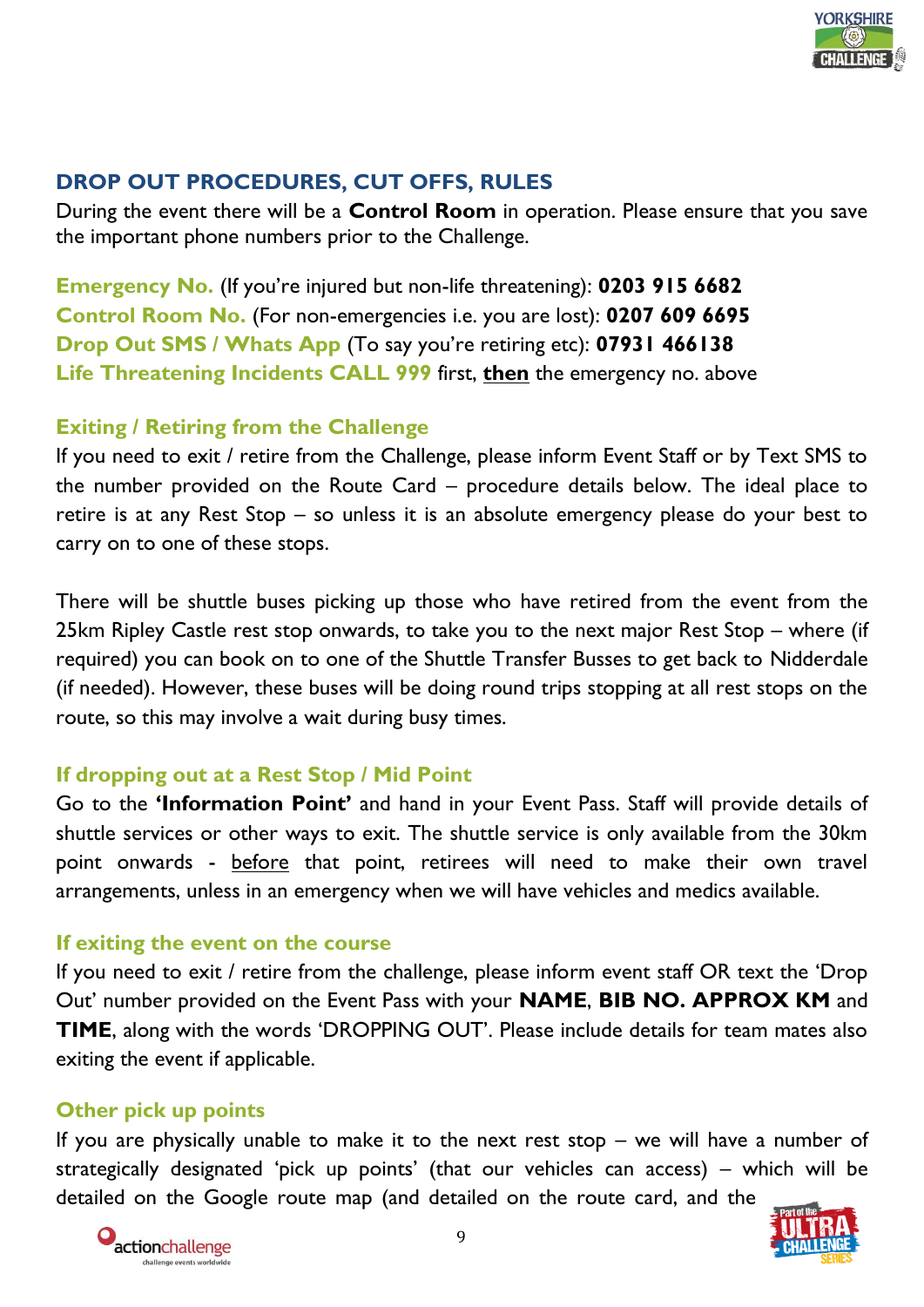

Control Room can direct you). Pick-ups from these points will just move you to the next rest stop – and at that point **your challenge will finish** (they cannot be used to 'get a lift').

## **Cut off times**

The Event will have cut off departure times from based on the 34 hour upper end time (Full Challengers), 17 hrs for the 1<sup>st</sup> Half (~50km), 17 hours for the  $2^{nd}$  Half (~50km), 8 hours for a Quarter (27km), and 3 hours for 10K . If anyone fails to meet these cut off times, the Organiser reserves the right to withdraw participants from the Event. We will, however, do everything we can to ensure that anyone who wants to continue can do so as we are fully aware of what 'finishing' means to many.

# **Event Rules**

There aren't too many rules – but the ones we have are important. Please make sure you familiarise yourself with these rules and our Ultra Code before the Challenge:

- $\bullet$  Do not attend the event if you feel ill or have an infectious disease
- Your Bib & Event Pass must be worn at all times
- You must have a mobile phone with you & the app installed (+ WhstsApp / 3 Words)
- You must carry a back-up power pack for your phone
- Participants must ensure they are hydrated, fed & rested before commencing any stage of the event and report any concerns to an Event Medic or Event Staff
- If, in the opinion of an Event Medic, a participant is considered unfit to complete the next stage, or further stages, that participant will be excluded as necessary
- All Full & 1<sup>st</sup> Half Challengers **MUST** carry a head torch and wear it during the hours of darkness.
- The Event Organiser reserves the right to operate a 34 hour cut off time for all participants attempting the Full Challenge – with other Rest Stops closing times in accordance with this time frame (as set out above).
- No individual should leave a rest stop alone during the hours of darkness you must be with a TREK MASTER-guided group or be part of a team
- The Organiser reserves the right to officially remove a participant from the Challenge if, in their reasonable opinion, the participant's actions or behaviour is likely to significantly impact the wellbeing of other participants, staff, suppliers, or members of the public - or will bring the reputation of the event and / or the event organiser into disrepute.
- If any participants are encouraging, or hosting 'non-registered challengers' to take part in the challenge alongside them in some way, and are seen to be passing food /drink to them – all involved will be disqualified, all our services will be immediately withdrawn, offenders will be removed from our venues, and no refunds of any kind will be made.

# **The Ultra Code**

It is important to remember that the route goes through public paths and can run close to

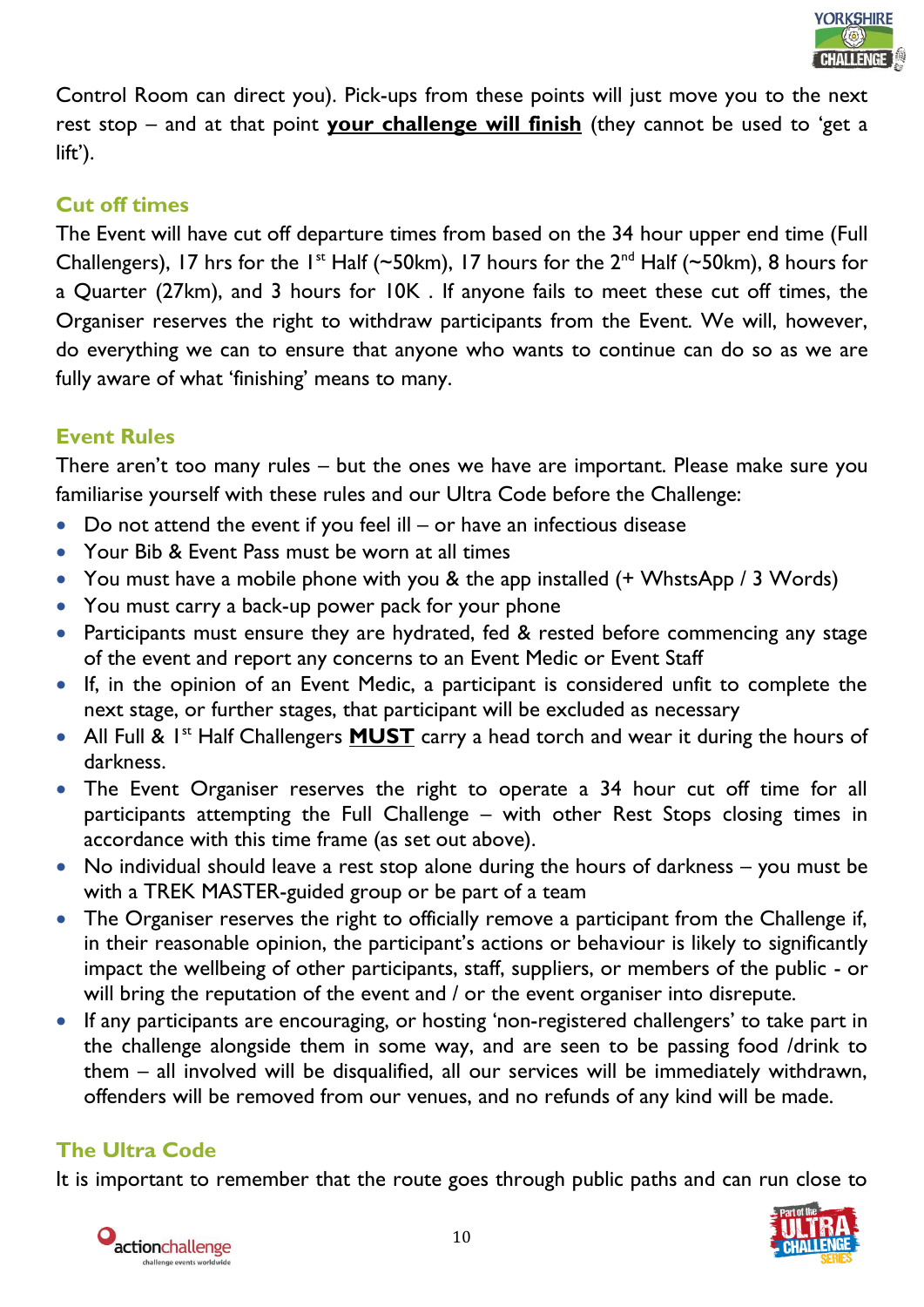

private property. In respect of this, please be sure to always follow the Ultra Code:

- **No littering at all** bring a bag to use for your litter and dispose of at rest stops
- **Always shut gates behind you**
- Be considerate of local residents, making sure to keep noise levels down
- $\bullet$  Use the toilets provided (and use them properly!) And not on the route!
- Respect private property (keep out)
- Beware of roads and always cross in the correct places
- Be considerate of other walkers on the route who may not be taking part
- $\bullet$  Be aware of cattle / sheep
- Do not play loud music along the route (use headphones if you want a tune!)

## **SUPPORTER ACCESS TO REST STOPS**

There will be supporter zones at: Nidderdale Showground basecamp (main start /half way/ finish), Ripley Castle (27 km) & Kirkby Malzeard (75km)

# **What can you expect next from us…**

- **1. Pre-Event Video Briefing -** Our Pre-Event Briefing will give you a quick rundown on what you can expect on the day, the route, hints & tips for training and more! This is live via App and Participant's Area of the Ultra Challenge website.
- **2. E-Tickets -** These will be sent to you on the 13 July keep an eye out for them in your inbox!
- **3. Timing Website & Good Luck -** On the 21 July the Yorkshire Challenge page & App will go 'live' for the event – with our timing  $\&$  tracking website, social media feed, competitions & much more so don't forget to check it out!
- **4. Official Results & Certificates Released -** Your final times will be released via the timing website on the 25 July – you'll also be able to download your official Yorkshire Challenge certificate!

**We wish you the best of luck for your challenge if you have any questions, please visit our online Help Centre on our website:**

**[CLICK HERE for the Help Centre >>](https://www.ultrachallenge.com/faqs/)**

**Kind Regards, The Ultra Challenge Team,**